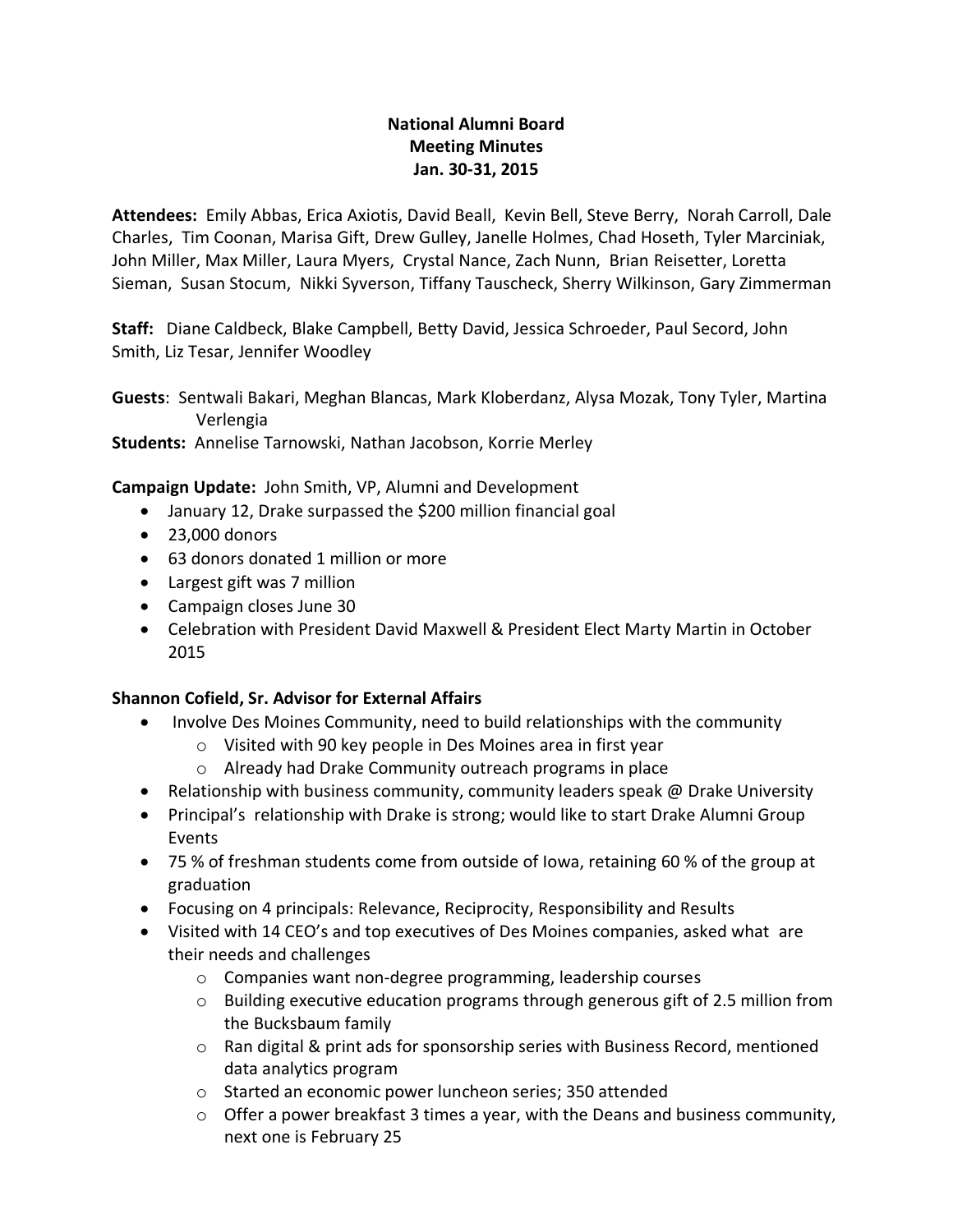- o Starting a master in law non-degree program to learn about law
- Corporate Partner Programs, launched out of External Affairs
	- o Membership based, gives you the privilege to have a professor do presentation during the day at their company (faculty are excited about this program)
	- o No-fee for career fair
	- o Partnership with athletics
	- o Connect companies with specific individuals
- Drake has an Adult Literacy Program
- Drake partnered with Principal and the Des Moines Community Schools to launch Stem Explorers Program with 40 students that is criteria based.
	- o They must be in upper 25% on math scores and based on income & they must maintain their GPA
	- o 14 Drake students will mentor these students.
	- $\circ$  Encourage majors of data analytics, actuarial science and information technology
	- o Business will offer paid internships to these students
- Drake needs to be more visible in the suburbs, need Drake items in stores
- Encourage organizations to meet on campus; helps promote Drake University
- Coordinate with businesses to have a "Drake Pride Day", promote via email to Drake alumni at their business
- Need to market results, develop a website to promote and connect businesses with our Drake alumni, students and interns
- Received Carnegie classification

# **Student Alumni Association:**

- Programs, Alumni Connections
	- o Fireside Chats, casual conversations with students and alumni
	- $\circ$  Athletics campus engagement, increase school spirit, SAA is the group in charge of school spirit. Goal is to change the culture of going to an athletic event, make the game a fun experience
	- o Campus Pride, Blue Crew makes the game fun, entertaining for all
- Traditions, do 1 event a semester
	- o Kissing Rock in the fall
	- o Bus students to Drake Observatory for an evening event
	- $\circ$  Bucket List with 40 traditions is given to freshman students at Welcome Weekend. For each 10 traditions they complete they receive an incentive gift. During Welcome Weekend PMAC does a scavenger hunt using the first 10 traditions and end up at the Alumni House to receive their gift.
	- o Bulldog Book is given in their last semester as a senior
- Challenges
	- o Too many events on campus
	- o Must be strategic
	- o A memorable experience at the event
	- o Get students to think of Drake as a lifelong relationship
	- o Late evening meetings; position President of SAA to be the leader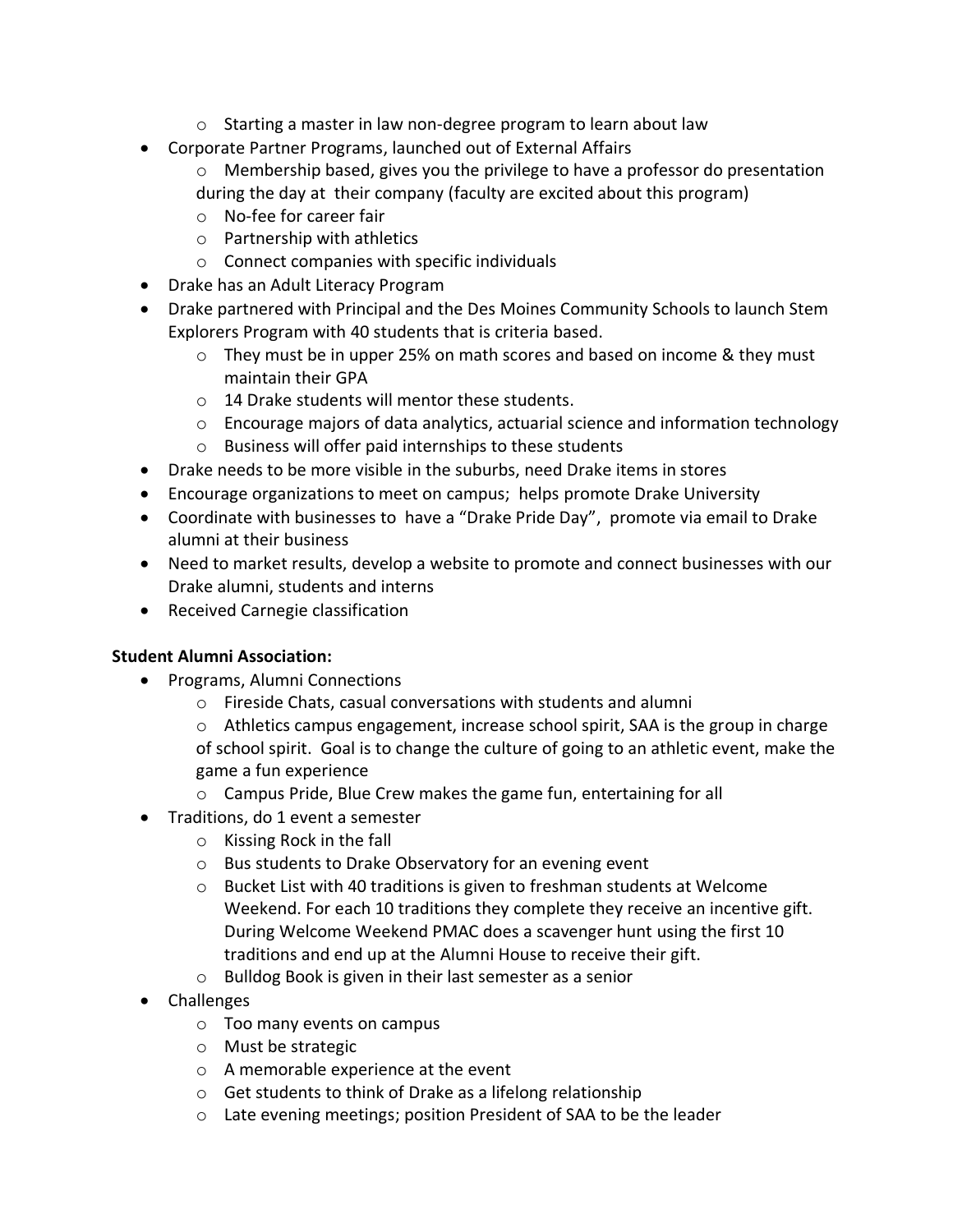- Goals
	- o Increase participation in traditions, keep track of participants
	- o Have 15% of students participate in Philanthropy
	- o Build on athletic connection
	- o Connect alumni with students
	- o Engage in more effective ways
	- o Improve communication strategies

### **Committee Reports:**

- **Alumni Philanthropy: Janelle Holmes**
	- $\circ$  DU Good Day is Saturday, September 26, working on communication plan
	- $\circ$  Create online connection form with ways to reconnect and volunteer with Drake
	- $\circ$  Recognize gifts of time and talent, via social media and have an online presence, do an honor roll list
	- o Work with Deans on alumni that give back to Drake of their time and talent, communicate monthly
	- o Do thankful Tuesday post with a photo highlighting an alum

### • **Student/Alumni: John Miller**

- $\circ$  Finalize goal for creating connections between alumni and Student Alumni Association
	- Start small, connecting National Alumni Board & Regional Advisory Boards with the SAA Executive Board
	- Make sustainable for years to come

### **Alumni Networking: Nicole Trembley**

- o Determine the networking team's goals and focus
- o Determine meeting schedule, calls every other month
- o Focus on Regional Advisory Board Communications and University
- Communications
- o Next Steps
	- Send Regional Advisory Board toolkit, review toolkit for communication needs
	- Email committee contact names & emails (completed)
	- Schedule team calls
	- Send meeting recap (completed)
	- Connect with programming committee (in progress)
	- Research if there is a communication committee on campus
	- Research social channel analytics
	- Connect regarding RAB specific webpages
	- Roll out alumni website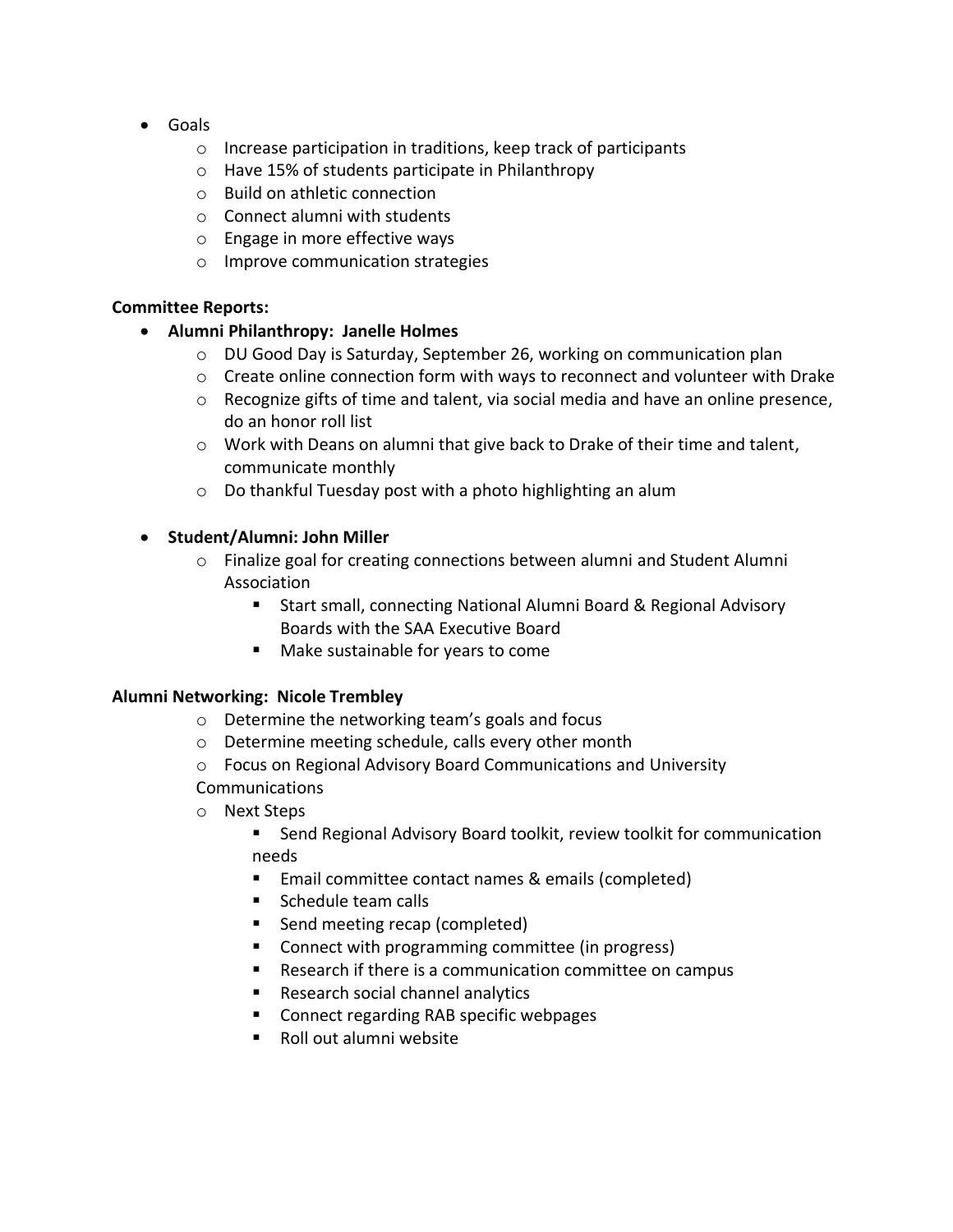#### **Alumni Programming: Gary Zimmerman**

- We need to focus on the metrics of our programming to meet the Board of Trustees strategic goals of increasing programming by 10% per year
- Implementation of a Drake Book Club online, in person, or virtual dependent of the region
- Educational elements/ visiting professor in Kansas City was a success
	- Expand this to areas with RAB's
	- Bucksbaum Lecture; need permission to web broadcast
	- Re-broadcast campus lectures
- "Drake Me Out" lost relevance

### **Recognition: Blake Campbell**

- Changed the process for Alumni Awards
	- o Need to improve quality of nominations, ask various Drake boards to recommend individuals
	- o Do further research on nominees as they are submitted
	- $\circ$  Open nominations from June 1- August 31, promote using a short video of Steve Berry on the website explaining the various awards and information needed
	- o Committee reviews nominations in September
	- o Discuss award recipients at the October board meeting
	- o Approved giving President Maxwell and Maddy Honorary Drake Alumni Awards
	- o Finalize nominees November 1 and announce January 1
- National Alumni Board Recruitment
	- o Begin reviewing candidates in February
	- $\circ$  Need more board members in Chicago, Kansas City and Minneapolis, Phoenix and DC
	- $\circ$  Have a member of the Regional Advisory Board on the National Alumni Board
- Campus Recognition
	- o Using **score-o-matic** system, which is based on points for alumni engagement
		- How do we use this information in the future
		- How do we move people up on their score
		- What is real affinity engagement
		- Focus on different message to various levels

### • **Business Meeting**

- o Approved the minutes from the October National Alumni Board meeting
- $\circ$  Approved the By-Law changes to add Alumni Philanthropy Committee and the Alumni Recognition Committee as permanent committees
- o Approved the nominee slate of Alumni Award Recipients
- $\circ$  Need 100% participation in giving from the board by end of fiscal year June 30
- o Discussed Liberty Mutual Insurance Contract
	- We provide a list of alums, everyone is given an opportunity to opt-out
	- 400 alumni sign up for insurance